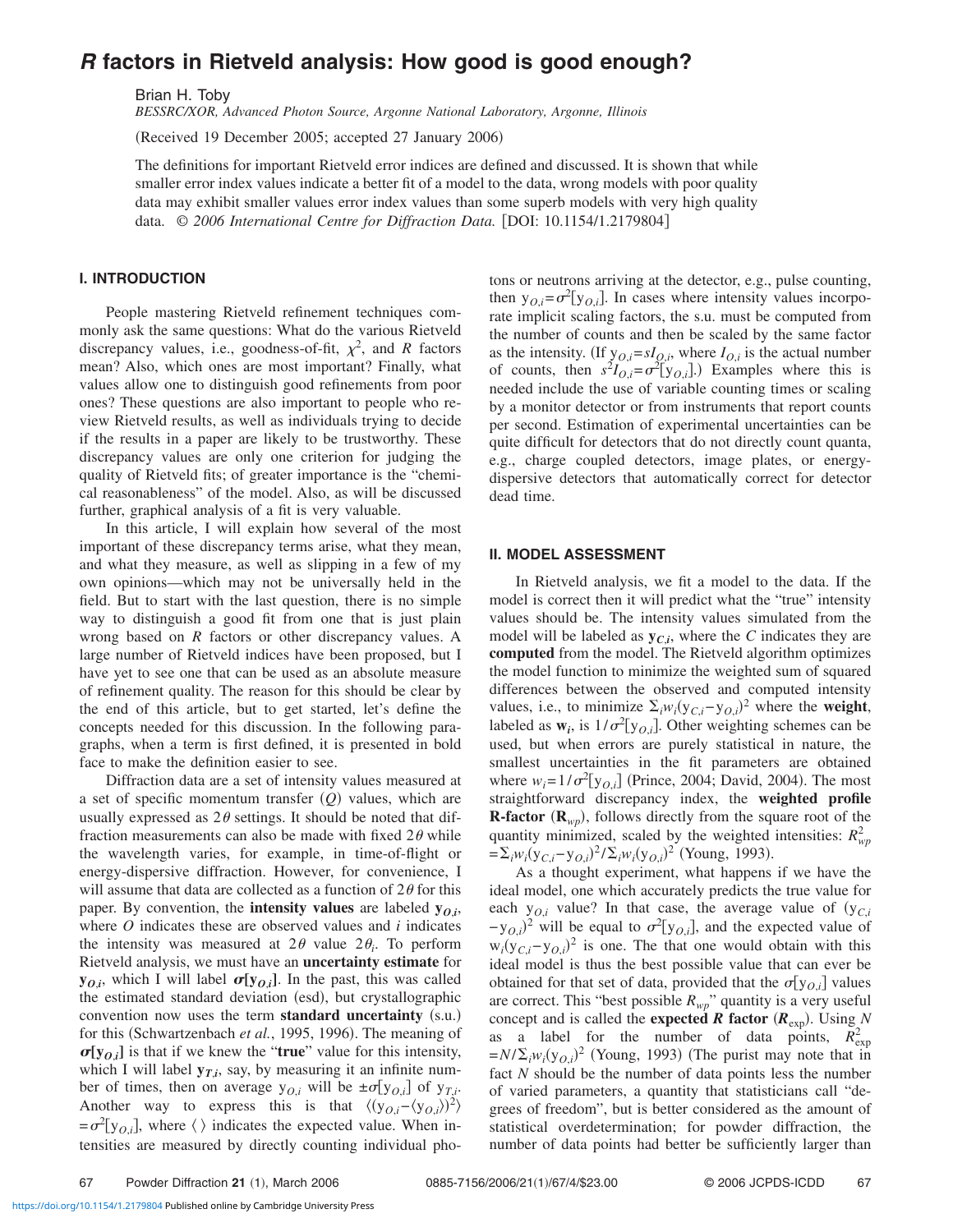the number of varied parameters such that the subtraction of the latter can be safely ignored.).

A related statistical concept is that of "Chi squared" or  $\chi^2$ . This can be thought about by again considering that the expected value for  $(y_{C,i} - y_{O,i})^2 / \sigma^2[y_{O,i}]$  will be one, when the model is ideal and s.u. values are correct. The  $\chi^2$  term is then defined as the average of these values  $\chi^2 = (1/N) \sum_i (y_{C,i} - y_{O,i})^2 / \sigma^2 [y_{O,i}]$  (Young, 1993). Note that  $\chi^2$  can also be determined from the expected and weighted profile *R* factors  $\chi^2 = (R_{wp}/R_{exp})^2$ . The single-crystal literature often uses the term **goodness of fit**  $(G)$  which is defined by  $G^2 = \chi^2$ . Goodness of fit is less commonly used in powder diffraction. For reasons unclear to me, one never sees a reference to  $\chi$ , only  $\chi^2$ .

During the refinement process,  $\chi^2$  starts out large when the model is poor and decreases as the model produces better agreement with the data. Mathematically, least-squares refinement should never cause  $\chi^2$  to increase, but in practice small increases do sometimes occur when parameters are correlated. Any large increase is a sign of problems. Other refinement techniques, such as Monte Carlo, intentionally allow  $\chi^2$  to increase as a way of avoiding false minima.

It should be noted that  $\chi^2$  should never drop below one, or equivalently, the smallest that  $R_{wp}$  should ever be is  $R_{exp}$ . If a refinement results in  $\chi^2$  < 1, then  $\langle (y_{C,i} - y_{O,i})^2 \rangle$  is less than  $\sigma^2[y_{O,i}]$ , which means that one of two things is true: (1) The standard uncertainties for the data must be overestimated or (2) so many parameters have been introduced that the model is adjusting to fit noise (which should be unlikely in powder diffraction). When  $\chi^2$  is close to one, there is no guarantee that the model is correct—there may be many models that will produce more or less equivalent fits—but the experimental data are not sufficient to produce a more complex and perhaps more correct model. On the other hand, if at the end of a refinement  $\chi^2 \gg 1$ , then either: (1) The model is reasonable but the s.u. values are underestimated, (2) the model is incomplete because there are systematic effects (errors) in the data that are not expressed in the model, or (3) the model is wrong. As will be discussed further below, high  $\chi^2$  values can occur where data are collected to very high precision; in these cases, minor imperfections in the fit become huge with respect to the experimental uncertainty. However, there are also many cases where  $\chi^2 \gg 1$  indicates results that are completely untrustworthy. There are many fine papers published with refinements where  $\chi^2 \gg 1$ , but the reasons why the fit is statistically poor must always be well understood in order to differentiate good results from garbage.

One important test to make when  $\chi^2 \gg 1$  is to note the difference between the  $\chi^2$  or  $R_{wp}$  value obtained from your model and the value obtained from a Le Bail or Pawley fit, where peak intensities are optimized without the constraint of a structural model (Le Bail et al., 1988; Pawley, 1981). If your crystallographic fit is as good as the Pawley/Le Bail fit, then experimental features in the data (typically peak shape or background) are not being modeled properly, but the crystallographic model can no longer be improved. More detailed analysis is needed to know how these features are affecting the fit of the integrated intensities before knowing if the resulting model can be trusted. If the converse is true and the Le Bail fit provides a good fit but the Rietveld fit does not,

then there are systematic crystallographic problems with your model. There are some systems that cannot be described well by conventional models; the result may be very useful even though it is only approximate, but again analysis is needed to understand the suitability of the results.

Having a model where  $\chi^2$  is far from unity has a very profound implication with many modern Rietveld programs. The least-squares minimization method used for Rietveld allows the statistical uncertainty in the data to be extrapolated to statistical uncertainty in the optimized values for the model's adjustable parameters (for example, s.u. values for refined atomic coordinates). These values are derived from the least-squares variance-covariance matrix, but this estimate is accurate only when  $\chi^2 \approx 1$  (Prince, 2004). Many (but not all) Rietveld programs treat this problem with a Band-Aid, by multiplying the derived s.u. values by *G*. The reasons for doing this are poorly grounded. If the cause of the large  $\chi^2$  is something that has negligible correlation to the parameter in question, for example imperfections in peak shape to atomic coordinates, there is little increase in uncertainty due to the incomplete fit. On the other hand, if there is a significant correlation between an unmodeled effect in the data (a.k.a. a systematic error) with this parameter, the loss of precision may be much larger than the factor of *G*. As an example of this, consider a fit to a flat-plate sample that is too thin, so that the beam penetrates through the sample. The systematic error due to this penetration will increase with  $2\theta$  and thus will skew atomic displacement parameters ("thermal factors"). The induced error in these parameters could be quite severe, and multiplying by *G* would likely underestimate the uncertainty. In the case where  $\chi^2$  < 1, multiplying the s.u. values by *G* reduces them, which is a really bad idea.

The last concept I want to introduce, unlike  $R_{wp}$ ,  $R_{exp}$ , and  $\chi^2$ , has no statistical basis, but is still very valuable as a measure of refinement quality. In single-crystal diffraction, *R* factors are computed based on the observed and computed structure factors, which can be labeled  $F_{O,hkl}$  and  $F_{Chkl}$ , respectively. The  $F_{Chkl}$  values are computed directly from the crystallographic model as an intermediate in Rietveld refinement; but unlike in single-crystal diffraction,  $F_{O,hkl}$  values cannot be measured in a powder diffraction experiment due to the superposition of multiple reflections into single peaks. Fortunately, Hugo Rietveld came up with a very nice mechanism for *estimating*  $F_{O,hkl}$  values as part of his method (Rietveld, 1969). For each point in the diffraction pattern, the intensity is apportioned between the contributing reflections according to the ratio of how the  $F_{Chkl}$  values contribute to the calculated diffraction pattern. This estimates intensity for overlapped reflections according to the ratios of the computed structure factors. The closer the model is to being "correct," the more valid this process becomes. *R* factors based on the  $F_{C,hkl}$  and  $F_{O,hkl}$  values can be computed using the same formulas that are applied for unweighted single-crystal *R*-factors:  $R_F = \left(\sum_{hkl} |F_{O,hkl}| \right)$  $-F_{C,hkl}|/(\Sigma_{hkl}|F_{O,hkl}|)$  or based on  $F^2$ ,  $R_{F^2}=(\Sigma_{hkl}F_{O,hkl}^2)$  $-F_{C,hkl}^2$ / $(\Sigma_{hkl}F_{O,hkl}^2)$  (Young, 1993). The label  $R_{\text{Bragg}}$  is sometimes used in the Rietveld literature to refer to reflection intensity-based *R* factors, but this term is ambiguous, as it may refer to  $R_F$ ,  $R_F$ <sup>2</sup>, or even  $R_I [R_I = (\sum_{hkl} I_{O,hkl}]$  $-I_{C,hkl}$ )/( $\Sigma_{hkl}I_{O,hkl}$ )].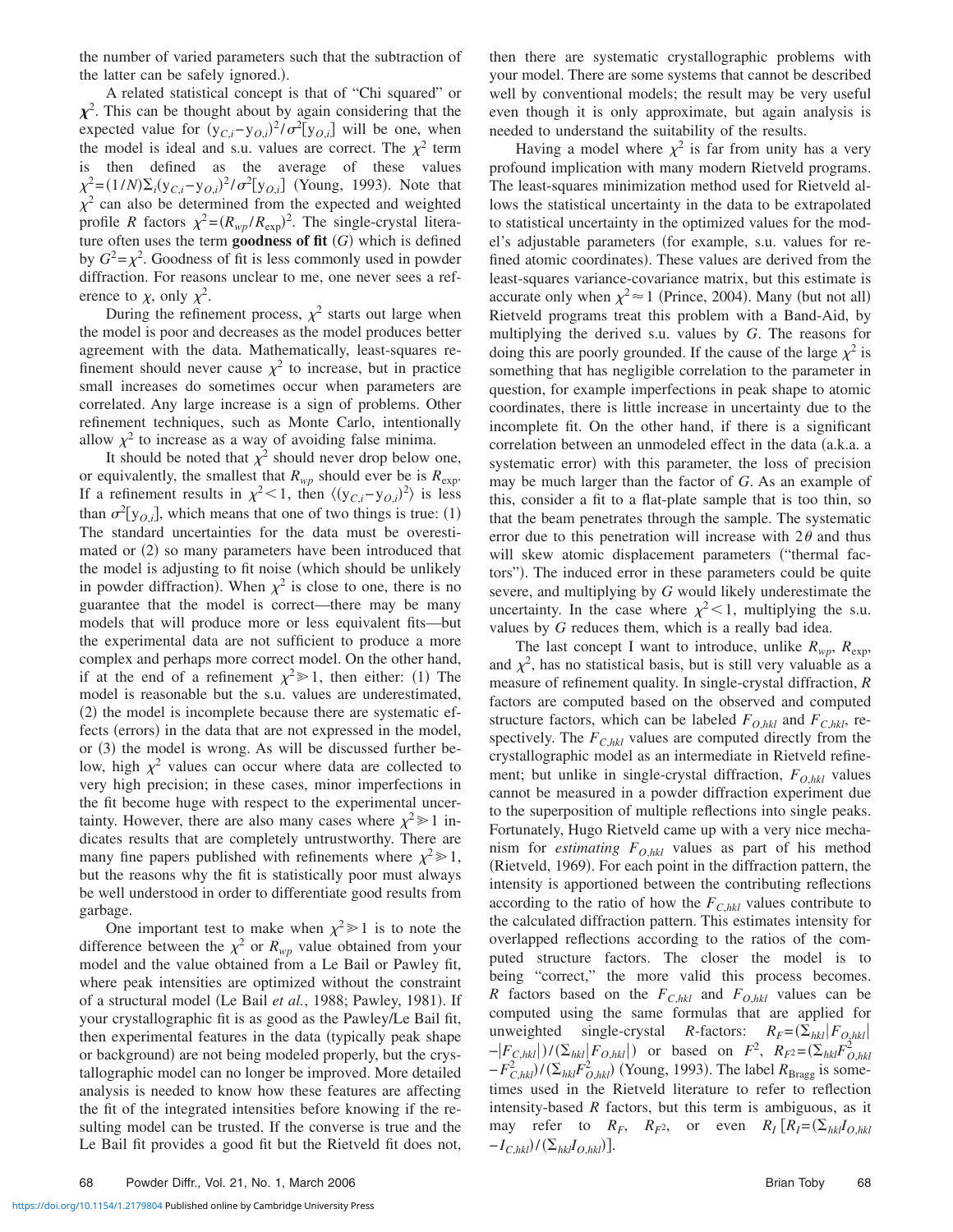

Figure 1. A demonstration of the effect of background on a Rietveld fit. Two simulated fits are shown, where the models have the same discrepancies from the simulated data and where the Bragg intensities and counting times are equivalent. However, in case (a) no background is present,  $R_{wp} = 23\%$ and  $\chi^2$ =2.54, while in case (b), significant background is present,  $R_{wp}$  $= 3.5\%$  and  $\chi^2 = 1.31$ .

## **III. DISCUSSION**

Now that we have all these R-factors defined, why is it that someone cannot create a rule-of-thumb for at least one of them, where having a value above some threshold is a cause for suspicion, but a value below that threshold indicates a refinement that is generally reliable? One reason is that these indices measure not just how well the structural model fits the diffraction intensities, but also how well we have fit the background and how well the diffraction positions and peak shapes have been fit. If a large percentage of the total intensity in a pattern comes from background, then fitting the background alone can give relatively small  $\chi^2$  or  $R_{wp}$  values, even without a valid structural model (McCusker et al., 1999). Figure 1 shows how significantly these values can be affected by background levels. Another reason a ruleof-thumb test fails is that we can always improve the  $\chi^2$  by using other types of lower-quality data. Note that counting longer increases the statistical precision in a diffraction measurement. Indeed, as the total number of counts collected for a diffraction pattern is increased,  $R_{exp}$  decreases. Paradoxically, counting longer will usually increase the difference between  $R_{\text{exp}}$  and  $R_{\text{wp}}$  and thus make  $\chi^2$  worse even though the model obtained by fitting will be improved. This is because, when patterns are measured with very large numbers

of counts, even minor "imperfections" (i.e., features that cannot be modeled) in the peak shape or peak positions can make it impossible to obtain small  $\chi^2$  or  $R_{wp}$  values. The imperfections would be no different with shorter counting times and would produce the same shifts (if any) to the fitted parameters. However, as the number of counts increases, the discrepancies between observed and computed data will become very large compared to the uncertainty in the intensities. Likewise, improved instrumental resolution is a good thing—it often provides more crystallographic observables, so this again allows for more precise (and sometimes more accurate) models. However, as peak profiles become sharper, imperfections again become even more obvious, so again improved data can result in seemingly "worse" discrepancy indices. Thus, when comparing refinements performed with differing instruments or conditions, the higher-quality dataset may provide larger  $\chi^2$  or  $R_{wp}$  values, even though the model obtained from that data is also of higher quality.

So, if we cannot say a fit with small discrepancy values is of high quality and a fit with large values is of low quality, why bother computing these terms? One reason is these are the only statistically defined parameters that we have; these are the terms to use when comparing different models fit to the same data deciding exactly how to compare *R* factors will come in another article). A second reason is that these values should be monitored to see that they drop as we proceed in the refinement, as noted before. When that is not happening, something is going wrong. Finally, when a refinement converges with  $\chi^2$  significantly larger than unity, then there are experimental factors that are not being accounted for by the model, i.e., significant systematic errors are present. The source(s) of these errors must be understood and explained to a reader so that it can be decided if the results can be believed.

What about the reflection-based *R* factor? One purpose for this index is to impress our single-crystal crystallographer colleagues, who may be loath to accept powder diffraction crystallography. They like to see  $R_F$  in the range of a few percent in single-crystal fits; Rietveld results can frequently be this good or even better. More seriously, the Rietveld peak integration method can be quite accurate even when profiles are irregular. Good agreement between the observed and computed reflection, as demonstrated by obtaining a small value for one of the  $R_{\text{Bragg}}$  indices, provides a valuable indication that the model is doing a good job of reproducing the crystallographic observations. Conversely, when these values are more than, say,  $5\%$  for  $R_F$  or a bit higher for the other  $R_{\text{Bragg}}$  indices, then the question must be asked, "Why is the model not fitting better?" Some materials have structures that are more complex than what can be modeled with standard crystallographic approaches; the Rietveld result may be the best that can be done, and may be of great value, but inspection is needed to understand the discrepancies, and this must be discussed as part of any publication. It should be noted that the integration used for the  $R_{\text{Bragg}}$  indices starts to fail when peaks have very long tails or have significant unmodeled asymmetry, because parts of the peak are not included in the intensity estimate. Also, be aware that  $R_{\text{Braeg}}$  is biased toward the model, since information from the model is used to apportion intensity between overlapped re